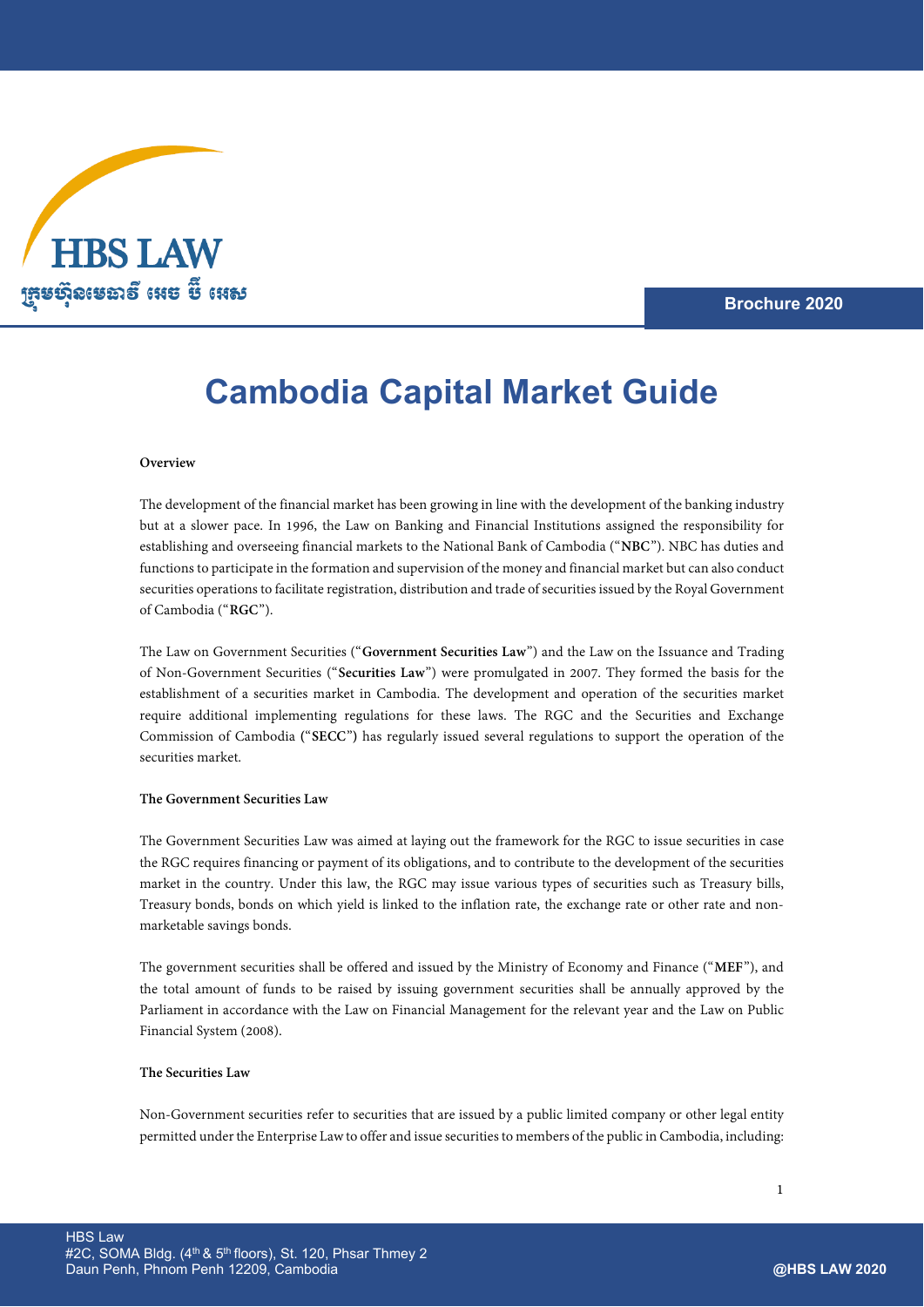- (i) Ownership securities (i.e. equity securities/shares)
- (ii) Debt securities, such as bonds
- (iii) Interest in a Managed Investment Scheme
- (iv) Future instrument or derivative instrument related to securities based on (i), (ii) and (iii) above
- (v) Other financial instrument determined as securities.

The Securities Law regulates the securities exchange, clearing and settlement system, securities depositories and other operators who trade or provide the roles and responsibilities of the SECC, the issue and offer of securities, the conduct of securities market, the licensing requirements for securities market operators, the permissible and prohibited behaviour of issuers, officers and other related actors, dispute resolutions mechanism and sanctions.

Besides the Securities Law, MEF and the RGC have issued many complementary regulations to establish guidelines for the operation of the securities market and the issue and trading of securities.

# **SECC**

Established under the Securities Law in 2007, the SECC is the RGC body that regulates and supervises the securities markets and securities transactions. The SECC assists the RGC on the strategic and regulatory aspects of the securities market in Cambodia and licenses all relevant securities-related operators, including securities market operators, clearance and settlement facility operators, securities depository operators, securities firms and securities representatives, including underwriters, securities dealers, and securities brokers, accounting and auditing firms, law firms, valuation companies, and translation companies.

The public offer of securities is also subject to approval from the SECC. To obtain such approval, the following two main conditions must be satisfied: (i) the issuing company can meet all requirements for listing and (ii) securities issued or sold in accordance with the public offer shall meet all requirements for setting the price of those securities to be traded in the securities market approved by the SECC.

#### **CSX**

The CSX is a market, exchange, or facility, which offers to acquire or dispose of securities. The CSX, licensed by SECC, was incorporated in 2010 as a market operator to facilitate securities transaction. The SECC also issued operating rules for other operators and members of the securities market.

The operating rules of the securities market issued by CSX prescribe matters necessary for the trading of securities, such as criteria for pricing, special quotation, purchase or sale of securities, placing order and cancellation of submitted order procedures, trading time and days, and securities transaction fees charged by CSX.

#### **Public Offering and Private Placement**

Offering securities to the market can be done by way of private placement/personal offering or by public offering.

#### *Private Placement/Personal Offering*

The private placement is a mode of offering securities to be subscribed by a total number of not more than 30 persons. The issuing company shall make a report and file the result of placement to SECC when the offer is completed. However, the regulations regarding the issuance of equity securities do not prescribe detailed process and other requirements for private placement or personal offering.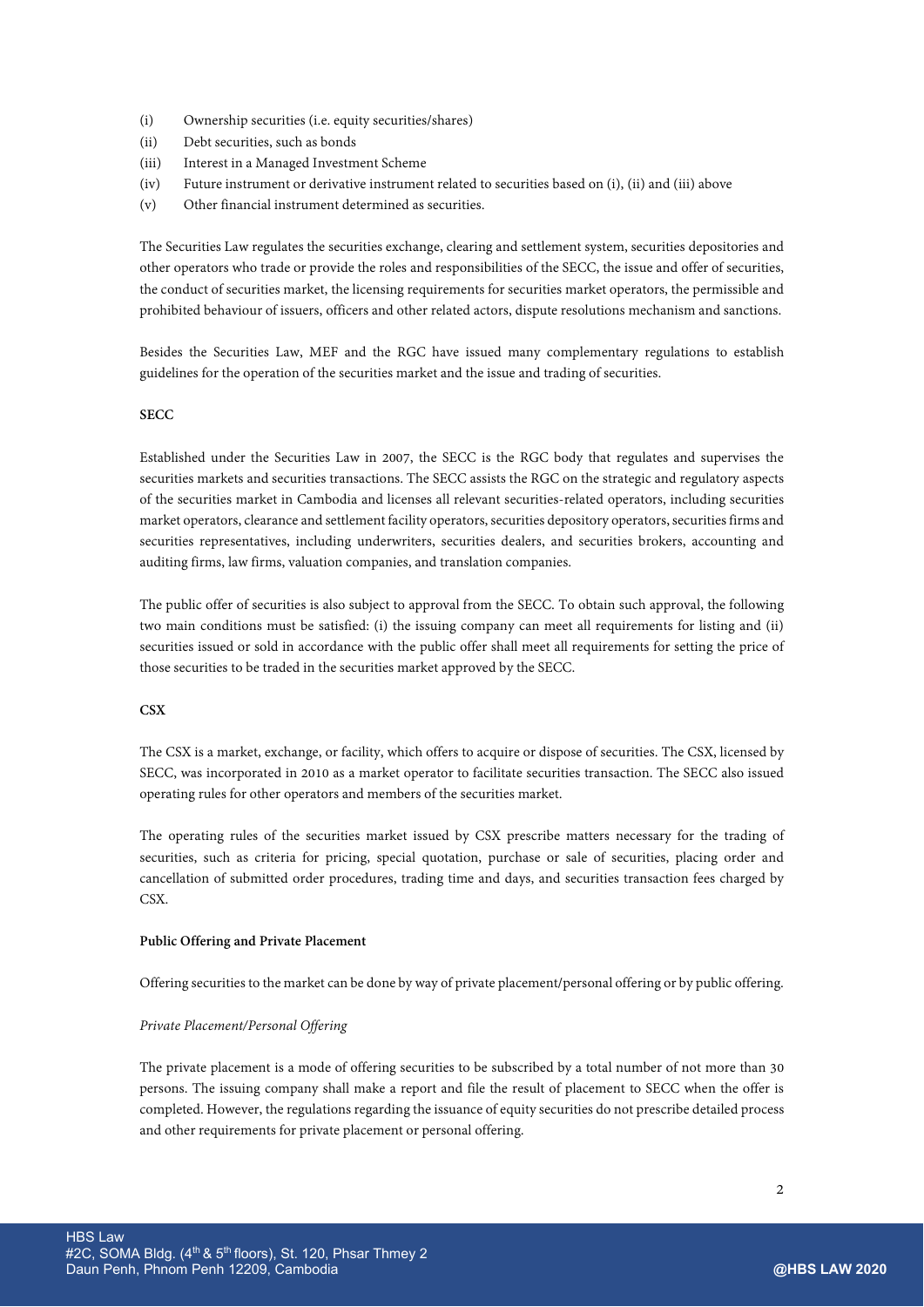# *Public Offering*

The public offer of securities means an invitation or offer to members of the public to subscribe for or purchase securities.

The public offer may be classified as an Initial Public Offering or Supplementary Public Offering. The Securities Law also allows the company to make an Exempt Offer, which does not fully comply with the requirements of the Securities Law, but it shall be made according to the provisions of government regulations.

# **Listing Rules of the CSX**

#### *Requirements of listing on the Main Board*

Main Board is the original stock exchange market established and operating for the securities listing of companies, which do not fall under the category small and medium-size enterprises ("**SME**"). This market allows all companies to list and trade on the CSX's platform. A company can be listed at the Main Board of the CSX by fulfilling the following conditions:

# *(i) Quantitative Requirements*

| <b>Quantitative Requirements</b> |                                                                                             |
|----------------------------------|---------------------------------------------------------------------------------------------|
| Shareholders' equity             | $\ge$ KHR 30 billion ( $\approx$ USD 7.5 million)                                           |
| Net profit                       | $\geq$ KHR 2 billion ( $\approx$ USD 500,000) for the latest year; and $\geq$ KHR 3 billion |
|                                  | ( $\approx$ USD 750,000) for the latest 2 years                                             |
| Minority shareholder             | $\geq$ 200 shareholders; and                                                                |
|                                  | $\geq$ 7% of the total voting shares                                                        |
| Audited financial report         | 2 years                                                                                     |

# *(ii) Non-quantitative Requirements*

| Non-quantitative Requirements |                                                                                                                                                                                                                                                                                |
|-------------------------------|--------------------------------------------------------------------------------------------------------------------------------------------------------------------------------------------------------------------------------------------------------------------------------|
| Change of largest             | The largest shareholder shall not be changed for 1 year until the official                                                                                                                                                                                                     |
| shareholder                   | listing date.                                                                                                                                                                                                                                                                  |
| Securities deposit            | All the issued securities shall be deposited at the Operator of Securities                                                                                                                                                                                                     |
|                               | Depository.                                                                                                                                                                                                                                                                    |
| Lock up                       | For the period of 1 year counting from the official listing date,<br>٠<br>Controlling Interest Shareholder <sup>1</sup> shall not sell or transfer their<br>shares for the first 6 months and is able to sell or transfer their shares<br>up to 50% for the last 6 months; and |
|                               | Shareholders holding voting shares of at least 15% and Strategic<br>٠<br>Shareholder <sup>2</sup> shall not sell or transfer their shares for a period of at<br>least 6 months.                                                                                                |

*Requirements of listing on the Growth Board*

This is a new board for SME's has been initiated by the RGC to add another option of financing SME's. A company can be listed at the Growth Board of the CSX by fulfilling the following conditions:

 $\overline{a}$ 

<span id="page-2-0"></span> $1$  Refers to shareholder or group of related persons holding the voting shares of at least 30% of the total voting shares, either directly or indirectly.

<span id="page-2-1"></span><sup>&</sup>lt;sup>2</sup> Refers to shareholder who is director, senior official of listed entity and their close relatives.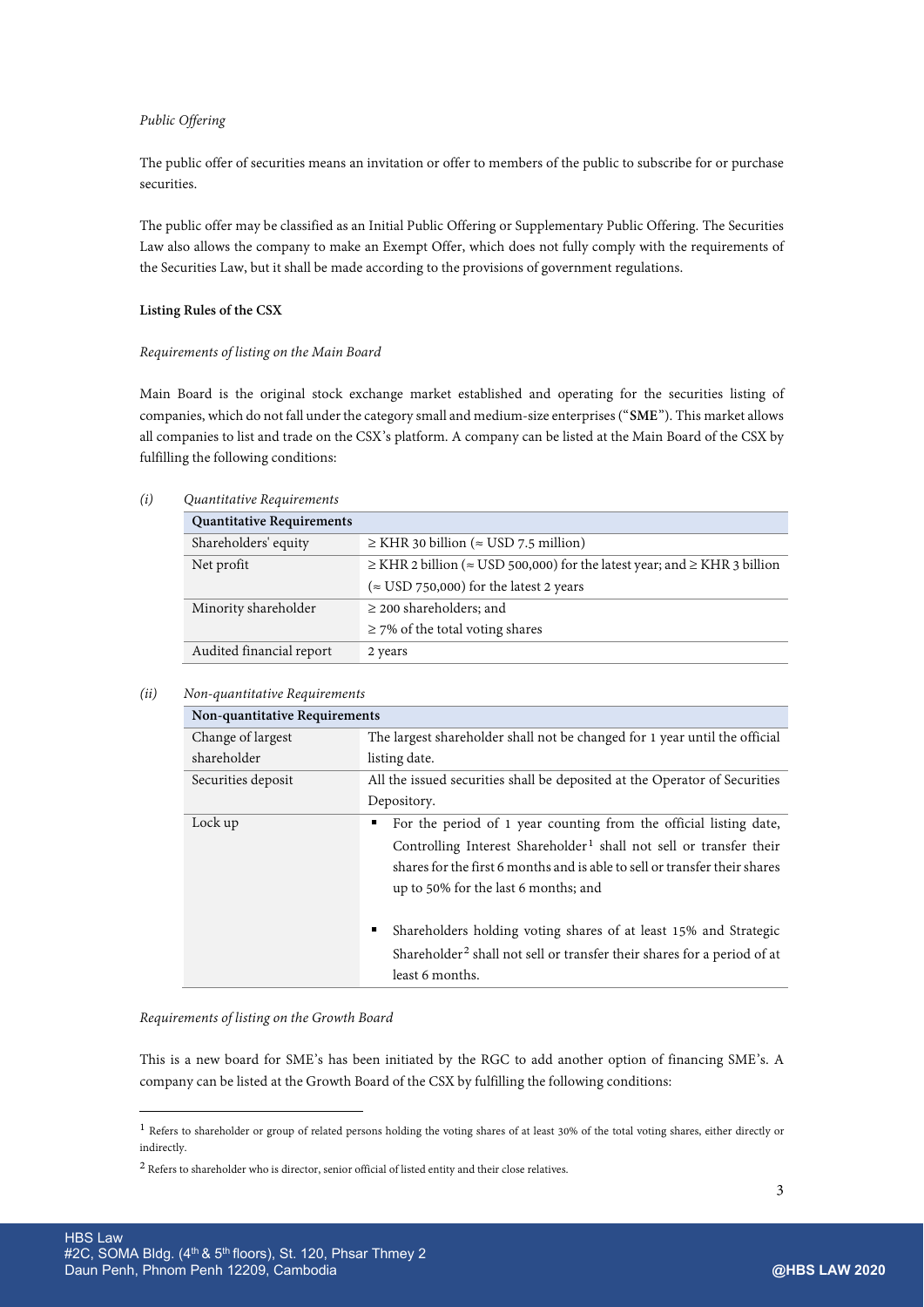# *(i) Quantitative Requirements*

| <b>Quantitative Requirements</b> |                                                                |
|----------------------------------|----------------------------------------------------------------|
| Shareholders' equity             | $\ge$ KHR 2 billion ( $\approx$ USD 500,000)                   |
| Net profit                       | Positive net income for the latest year; or                    |
|                                  | Positive operating cash flow & gross profit margin $\geq 10\%$ |
| Minority shareholder             | $\geq$ 100 shareholders; and                                   |
|                                  | $\geq$ 10% of the total voting shares                          |
| Audited financial report         | 1 year                                                         |

# *(ii) Non-quantitative Requirements*

| Non-quantitative Requirements |                                                                                                                                                                                                                                                                   |
|-------------------------------|-------------------------------------------------------------------------------------------------------------------------------------------------------------------------------------------------------------------------------------------------------------------|
| Change of largest             | The largest shareholder shall not be changed for 1 year until the official                                                                                                                                                                                        |
| shareholder                   | listing date.                                                                                                                                                                                                                                                     |
| Securities deposit            | All the issued securities shall be deposited at the Operator of Securities                                                                                                                                                                                        |
|                               | Depository.                                                                                                                                                                                                                                                       |
| Lock up                       | For the period of 1 year counting from the official listing date,<br>п<br>Controlling Interest Shareholder shall not sell or transfer their<br>shares for the first 6 months and is able to sell or transfer their shares<br>up to 50% for the last 6 months; and |
|                               | Shareholders holding voting shares of at least 15% and Strategic<br>٠<br>Shareholder shall not sell or transfer their shares for a period of at<br>least 6 months.                                                                                                |

During the first three (3) years after promulgating of the amended Article 8 Prakas No.0109/18 SECC/Prk dated 19 December 2018 on the Implementation of Equity Listing Rules, CSX may decide to waive the requirements for the Growth Board as necessary.

#### **Post Listing Compliance**

The SECC and CSX require listed company or entity to continue to comply with the legal and listing requirements with them. The listed company may be delisted on the following events:

- (i) Listed company fails to submit its annual report for the latest fiscal years within 3 months after the submission deadline;
- (ii) The auditor's opinion in the audit report is adverse or disclaimed for 2 years;
- (iii) Decrease in equity for the last 2 consecutive years by 50%;
- (iv) Repetitive breach of disclosure obligations;
- (v) Inability to settle commercial paper, issued cheques; or transactions with commercial banks have been suspended;
- (vi) Subject to corporate dissolution.

# **Corporate Governance**

The Prakas No.011/18 SECC/Prk dated 19 December 2018 on Corporate Governance for Listed Companies set out the requirements related to the implementation of corporate governance for companies listed under the Law and Anukret on Issuance and Trading of Non-Government Securities.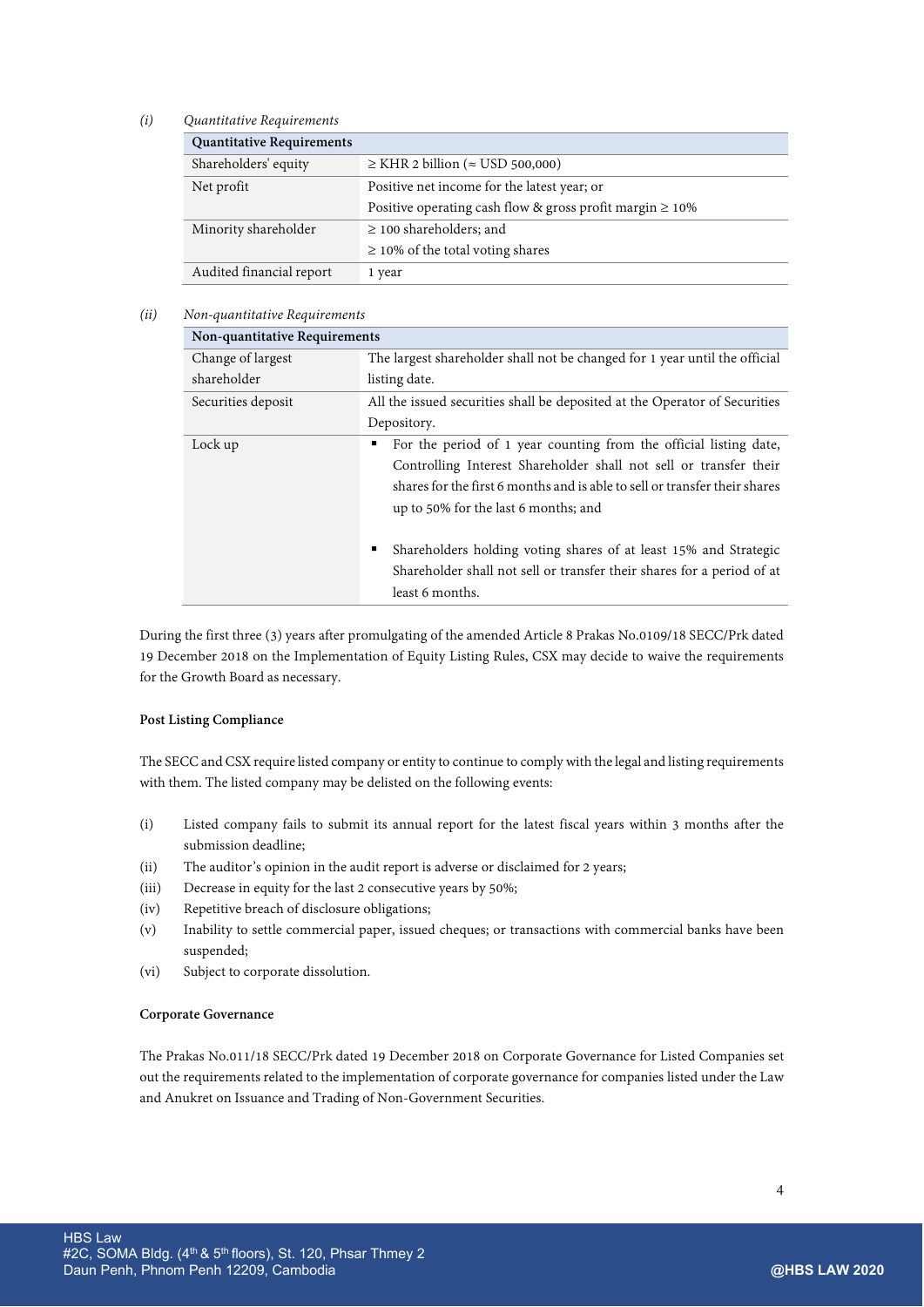The BoD composition shall be that there are at least three members of the BoD if the company is applying to list at the Growth Board including one independent director. In case the company is qualified to list at the Main Board, the requirement of at least five members BoD, with 1/5 is an independent director shall apply. In case the company employed foreigner as Independent Directors, those directors shall have working experiences in Cambodia at least six (6) months before becoming Independent Director of the company. The BoD shall be elected by the vote of shareholders attending the General Shareholder Meeting.

# *Independent Director*

An Independent Director shall have sufficient qualifications fulfilling proper criteria as follows:

- Has not been employed by the company during the last year;
- Is not a significant customer or supplier of the company;
- Has no personal service contracts with the company, or its Senior Officer;
- Is not affiliated with a non-profit organization that receives significant funding from the company;
- Is not a member of the family of an individual who is, or has been during the last year, a director of the company or employed by the company as CEO or Senior Officer;
- Is not, nor in the last year has been, employed by a present or former auditor of the company.

Independent Directors shall hold no interests that may hinder their independence. An Independent Director:

- (i) Shall not hold more than 1% of the company's shares.
- (ii) Shall submit a letter of confirmation on appointment indicating that he/she has no material interest with the company;

A person shall not qualify as an Independent Director if he or she, or his or her family member was:

- Employed by/as a Senior Officer of the company within the last 2 years;
- Employee of an internal or external auditor of the company;
- A current employee of an internal or external auditor of the company or he/she personally worked on the company's audit within the last 2 years;
- A current Senior Officer of the insurance company of the company;
- Employed by/as a Senior Officer of a company that has on the compensation committee of its board an Executive Officer of the company; and
- A Senior Officer of an entity who receives contributions from the company.

# *Corporate Secretary*

Further, it is required that BoD appoints a Corporate Secretary to assist in their work. The Corporate Secretary must be Cambodian, is a Senior Officer of the company with good performance, loyalty and discipline.

The Corporate Secretary shall report to the BoD through the Chairman and have the following roles, duties and responsibility:

- Establish an effective working relationship with the BoD and Senior Officers of the company;
- Support the BoD and BoD committees;
- Keep up-to-date with the development of laws and regulation that might affect the BoD and the company's operations;

# *BoD*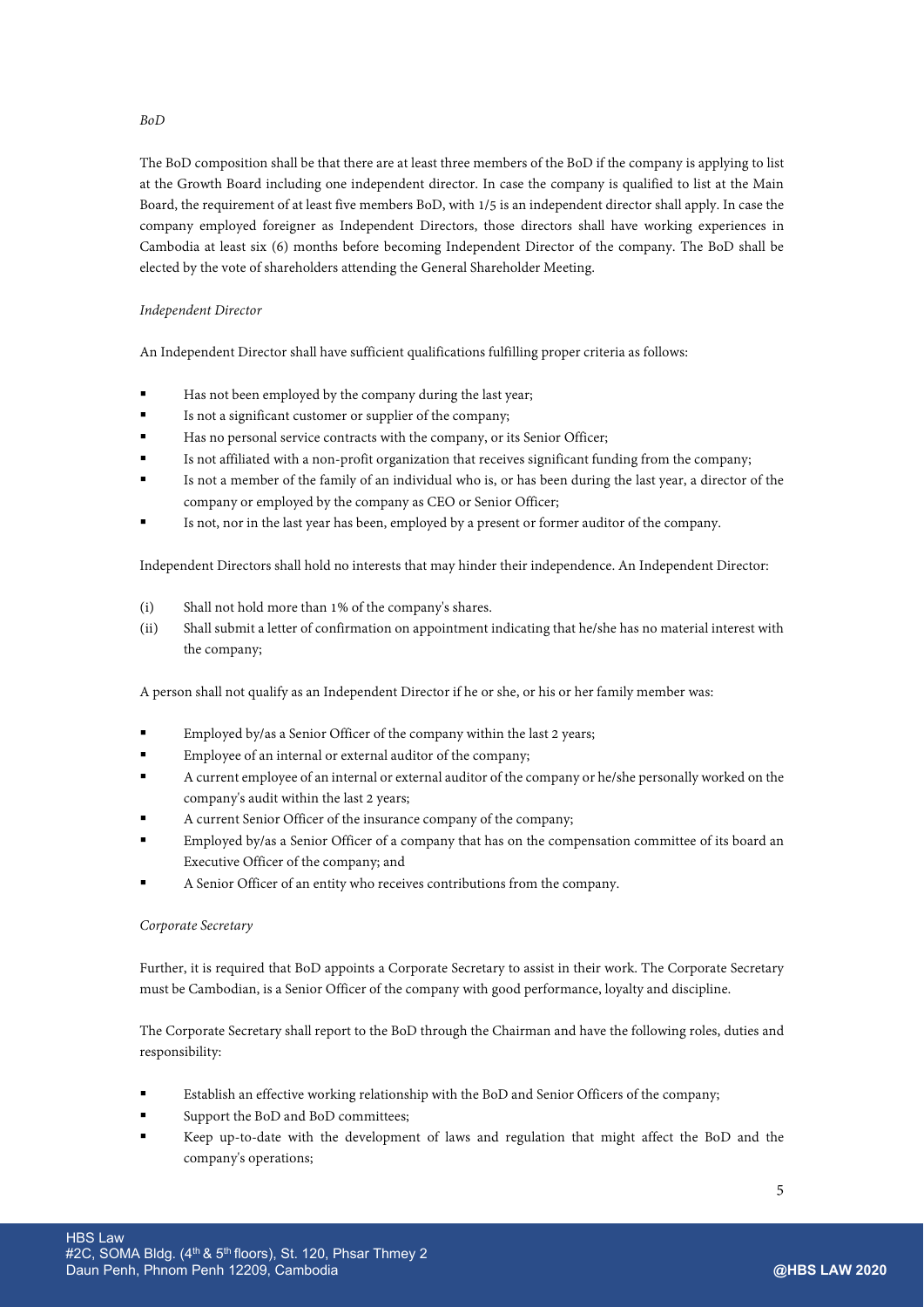- Keep up-to-date with Corporate Governance and Corporate Social Responsibility (CSR) development;
- Facilitate effective communication between the BoD and Senior Officers in order to support the decision making· process; and
- Arrange, manage, procedures and minutes taking and kept for BoD and shareholder meetings.

# *Committees*

To ensure good corporate governance, the BoD shall constitute committees as follow:

- Audit Committee;
- Risk Management Committee, compulsory if the public listed company had asset more than KHR 200,000,000,000 (Two Hundred Billion Khmer Riel), equalling USD 50,000,000 (Fifty Million United States Dollars). If the assets are less than this amount, the public listed company may consider having Risk management committee if necessary.
- Nomination Committee and other committees as necessary according to the BoD and in case required by SECC.

The Audit Committee shall be composed of at least three (3) members and chaired by Independent Director. At least a member is a financial expert and others should be preferably with accounting and finance background.

Roles and duties of the Audit Committee shall be determined by the BoD, including the following:

- Review all financial reporting;
- Review internal control;
- Review internal auditing;
- Review external auditing; and
- Report the committee activities to the BoD.

In the case the company has opted to establish a Nomination Committee, the appointment of the members of the BoD shall be processed through this committee. The Nomination Committee must establish a procedure to allow minority shareholders to propose the BoD candidates. All directors shall be elected by shareholders. In case there is no Nomination Committee, the BoD shall be elected by the vote of shareholders attending the General Shareholder Meeting.

# *Disclosure and Transparency*

The company shall disclose, in an efficient and timely way, information that is required by law and regulation and any other information the company should disclose that may influence the decision-making of shareholders and other stakeholders.

Material information concerning corporate governance to be disclosed includes:

- 1. The composition of the BoD, Executive Directors, Non-Executive Directors, Independent Directors, board structure, management structure. Incentive policies, policies regarding conflicts of interest and the Code of Conduct for Directors and Senior Officers.
- 2. Rights, roles and duties and activities of the BoD's committees.
- 3. Activities of directors and the BoD during the period covered by the disclosure.
- 4. The process for the system of cumulative voting, if adopted by shareholders.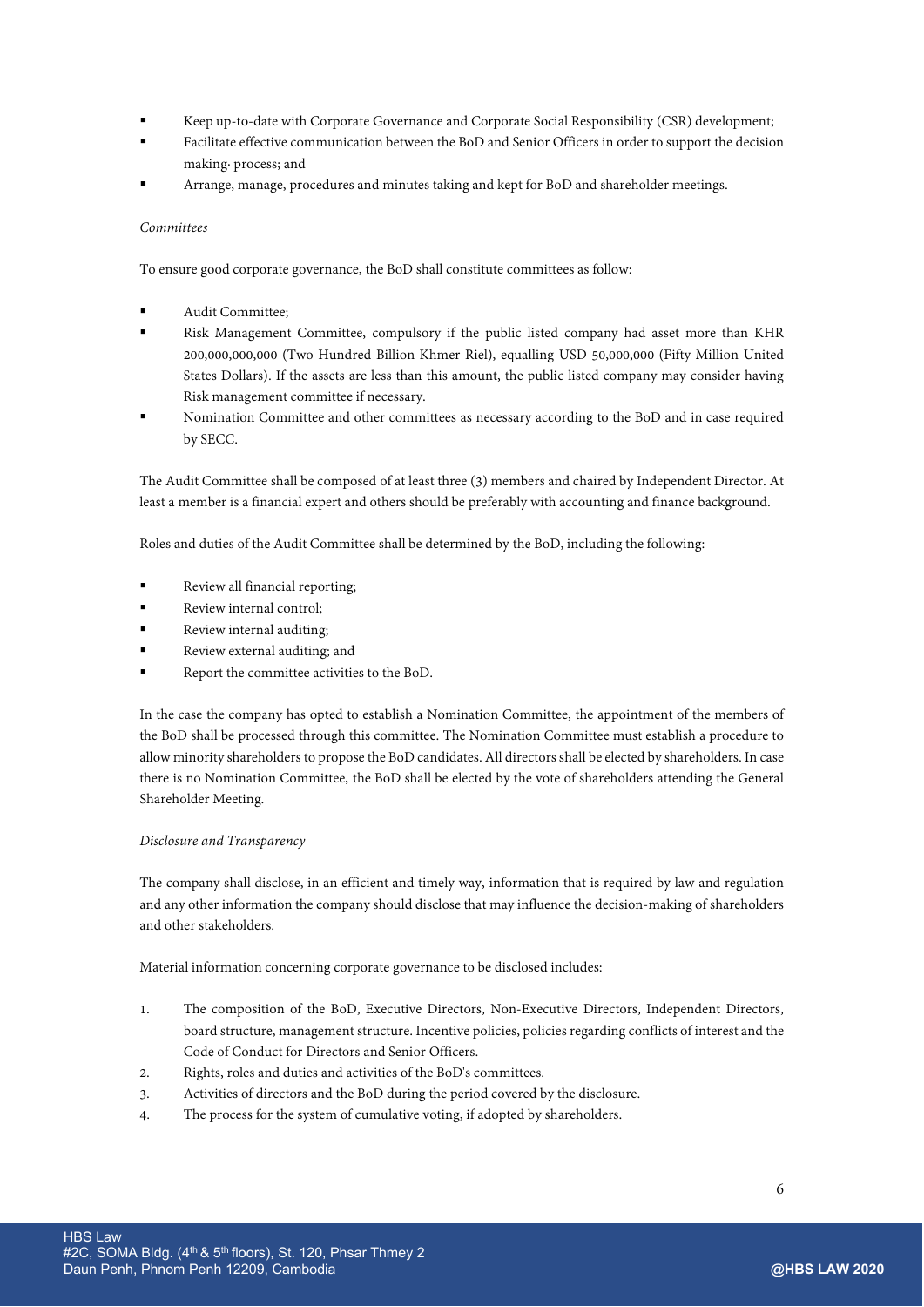The company shall prepare information for disclosure that may easily be understood, avoiding ambiguous and technical terms. Publicly disclosed information shall be accessible at a minimal cost. Complex information should provide explanations so that the general public may easily understand the information.

In any case, where the document to be disclosed is prepared in a foreign language, the company shall translate those documents into Khmer by an agent recognized by the SECC.

A listed entity shall nominate at least 1 (one) director or senior officer as a disclosure officer **(**"**Corporate Disclosure Officer**") and may have one or more officers as assistant for disclosing corporate information and may be in charge of the Corporate Disclosure Officer when the disclosure office is absence. The Corporate Disclosure Officer shall be responsible for all the works of assistant on corporate disclosure. The Corporate Disclosure Officer and assistant shall attend training set by the SECC and permitted securities market.

The listed entity shall submit in writing of the identity of the Corporate Disclosure Officer and his/her assistants to the SECC and send the copy to permitted securities market at least ten (10) working days after listed on the permitted securities market.

Case of changing or absent of the Corporate Disclosure Officer or his/her assistant, the listed entity shall immediately submit in written to the SECC and permitted securities market. If the position of the Corporate Disclosure Officer is available, the listed entity shall recruit a new Corporate Disclosure Officer no later than five (5) working days since that position is vacant.

The Corporate Disclosure Officer shall be responsible for the disclosure of corporate information. The corporate information to be disclosed are (a) timely disclosure, (b) periodic report, (c) special disclosure, and (d) requested disclosure.

# *Ad (a) timely disclosure*

A listed entity shall disclose timely disclosure to investors through permitted securities market in the form determined by the permitted securities market and send a copy (Carbon Copy) to the SECC at the same time when any following events occurred:

- Events related to business operations or production;
- Events related to capital, share, or debt;
- Events related to management;
- Events related to investment activities;
- Events related to gain or loss; and
- Events related to court, auditor, or others.

#### *Ad (b) periodic report*

A listed entity shall submit a periodic report to the SECC including the annual report and quarterly report in the form determined by the SECC. The Director-General of the SECC may request a listed entity to submit annual and quarterly report of financial result before audit or review. Each submitted report to the SECC as prescribed in the first paragraph above shall specify the date, and mention that "read and approved", with the signature of Chairman or at least two (2) directors for quarterly report and signature of all directors for the annual report. The director may delegate power to any director to sign on the report by attached the power of attorney.

#### *Ad (c) special disclosure*

A listed entity shall submit special disclosure to the SECC in case having change a part or all part of the company's structure such as share buy-back, merger and acquisition, takeover, and tender offer.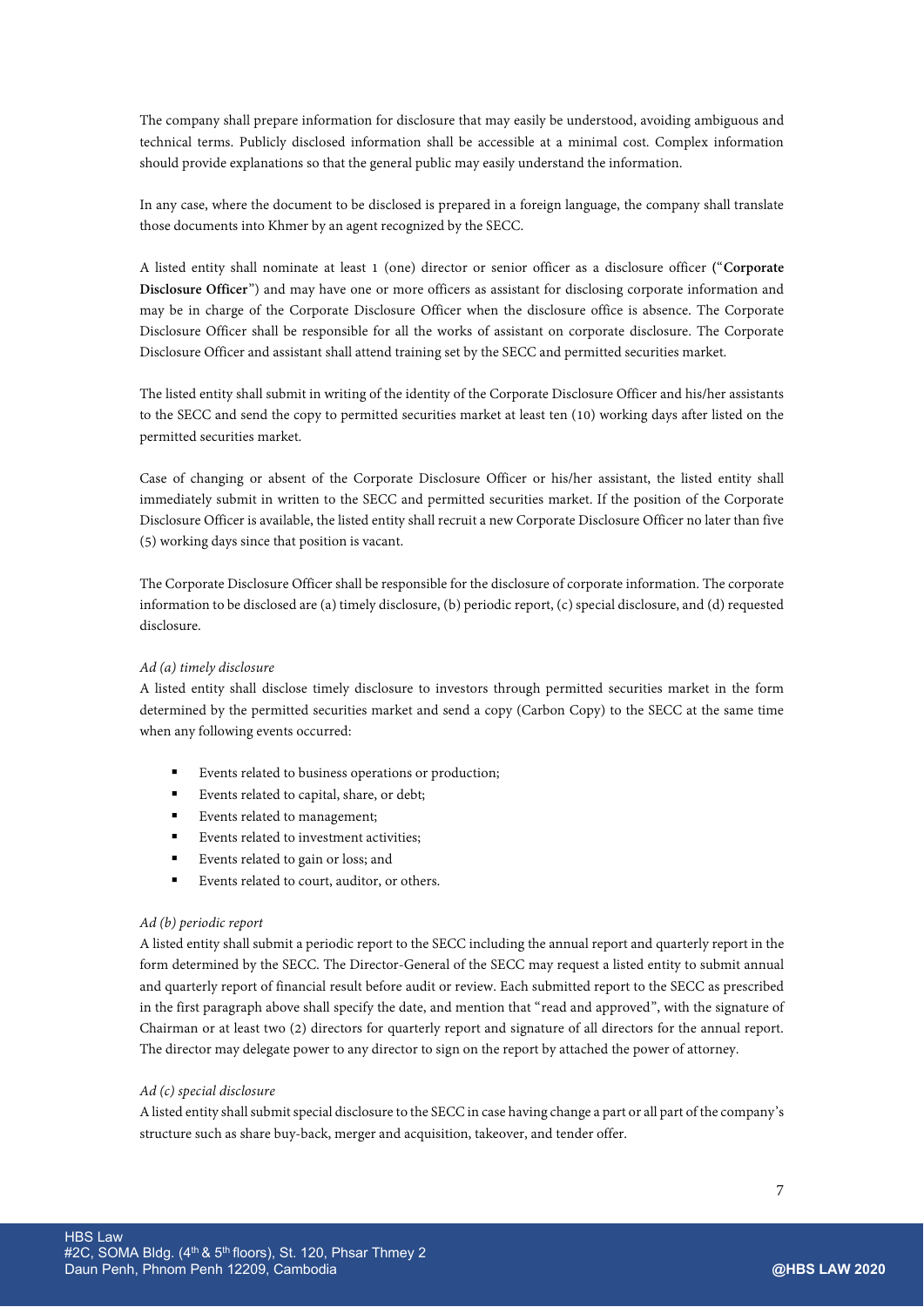# *Ad (d) requested disclosure*

A listed entity shall submit the following information immediately upon requested by permitted securities market or the Director-General of the **SECC** as follows:

1- Case where rumour, news or information that may affect the listed entity or the securities prices of the listed entity;

- 2- Case where unusual changes in the price or trading volume of the securities;
- 3- Other events which may affect investors' interests.

The Corporate Disclosure Officer shall keep in touch all the times directly with official in charge of corporate disclosure of the SECC and permitted securities market.

Further, the BoD shall approve a Code of Conduct for Directors and Senior Officers and disclose publicly.

# **HBS Law**

*The information provided is for information purposes only and is not intended to constitute legal advice.*

*HBS Law firm was the first law firm accredited by SECC to advise and assist clients on matters related to securities laws and regulations. Then, our firm has directly been involved in advising clients on several transactions involving the issuance of equity securities on Cambodia Securities Exchange and private placements of securities of Cambodian companies. Furthermore, we have been engaged to conduct several legal due diligences on Cambodian entities which are subsidiaries of overseas holding companies for their IPO on HKEX, TWSE and Korean Stock Exchange.*